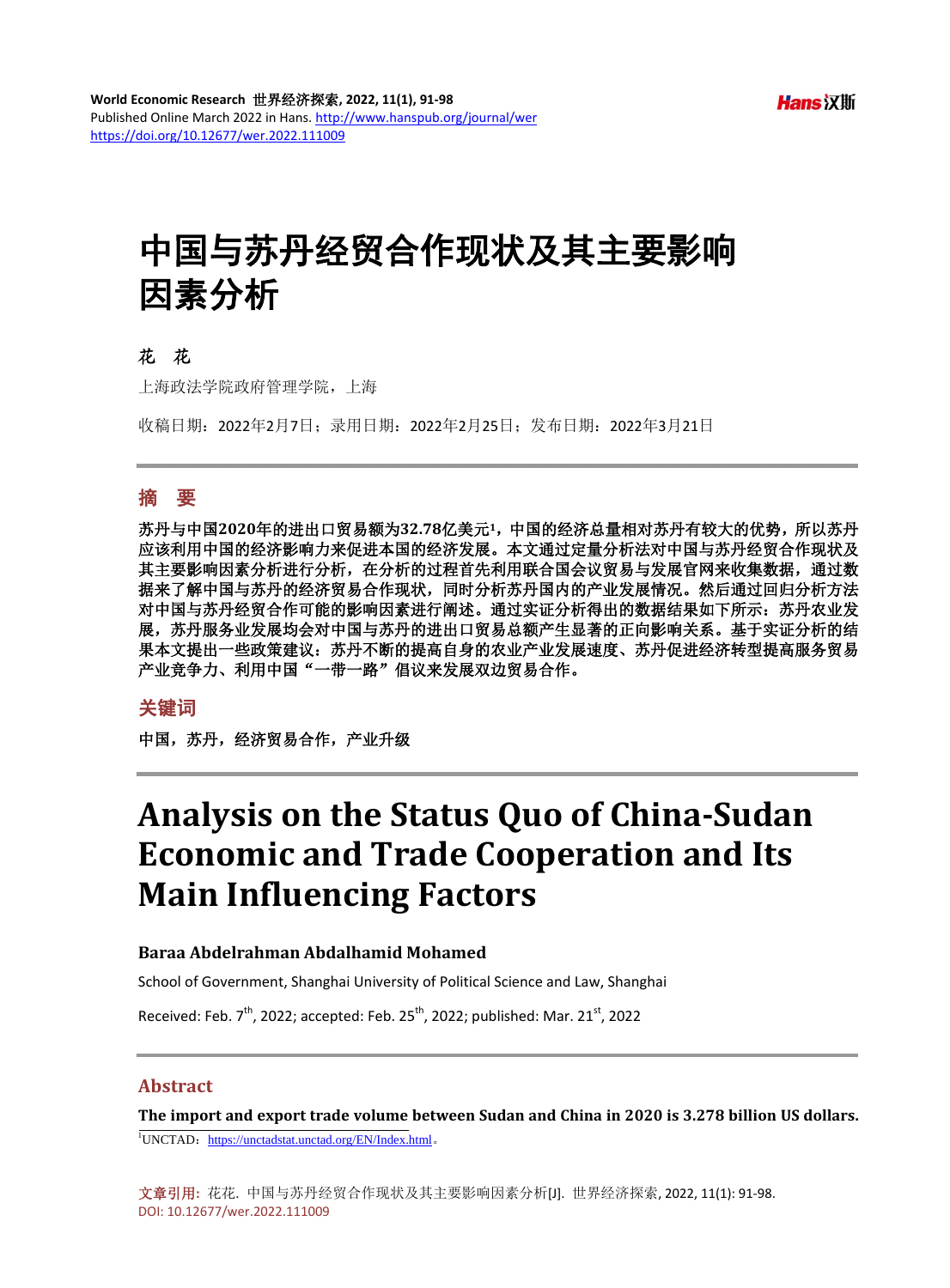**China's economic aggregate has a greater advantage than Sudan. Therefore, Sudan should use China's economic influence to promote its own economic development. This article analyzes the status quo of economic and trade cooperation between China and Sudan and its main influencing factors through quantitative analysis. In the process of analysis, the official website of the United Nations Conference on Trade and Development is used to collect data, and through the data to understand the current situation of economic and trade cooperation between China and Sudan. At the same time, it analyzes the domestic industrial development in Sudan. Then, the possible influencing factors of the economic and trade cooperation between China and Sudan are expounded through regression analysis. The data results obtained through empirical analysis are as follows: the agricultural development of Sudan and the development of Sudan's service industry will both have a significant positive impact on the total import and export trade between China and Sudan. Based on the results of empirical analysis, this article puts forward some policy suggestions: Sudan should continuously improve the development speed of its agricultural industry, Sudan should promote economic transformation and improve the competitiveness of the service trade industry, and use China's the Belt and Road initiative to develop bilateral trade cooperation.**

#### **Keywords**

**China, Sudan, Economic and Trade Cooperation, Industrial Upgrading**

Copyright © 2022 by author(s) and Hans Publishers Inc.

This work is licensed under the Creative Commons Attribution International License (CC BY 4.0).

<http://creativecommons.org/licenses/by/4.0/>

 $\circledcirc$ Open Access

### **1.** 引言

2020 年苏丹人均 GDP 为 595 美元 <sup>2</sup>,苏丹位于非洲东北部,属于贫穷国家。对于国家的经济发展, 可以通过进出口贸易来促进,所以苏丹政府应该利用国内的优势产业来发展进出口贸易,不断的提高本 国的经济发展速度[\[1\]](#page-7-0)。中国于 2013 年提出"一带一路"倡议,通过"丝绸之路"可以有效的带动亚非欧 国家的基础设施建设水平的提高,同时也能促进中国同亚非欧大陆的贸易合作深度[\[2\]](#page-7-1)。长期来看中国的 经济发展对于世界的贡献处于领先地位,所以苏丹可以加强同中国的贸易来促进本国的经济发展。

苏丹的相对贸易优势对于促进本国的贸易竞争力的提高有重要的作用,所以苏丹应该积极的提高本 国的产业发展水平,通过产业的升级来提高出口贸易的产品质量,同时也能提高本国的需求程度。苏丹 的产业发展与进出口贸易相辅相成,通过不断的促进进出口贸易的发展也能有效的带动人民生活质量的 提高[\[3\]](#page-7-2)。

#### **2.** 文献综述

黄超(2020)研究中指出在长期的经济发展过程中,文化对于贸易会产生较大的影响,通过刺激中国文 化在非洲的流行可以带动中国与非洲国家的贸易合作速度[\[4\]](#page-7-3)。孙泽生(2020)研究中指出在中国与非洲有 良好的贸易合作基础,中国对于非洲地区的经济援助较多,这对于促进中国资本在非洲地区布局也有积 极作用[\[5\]](#page-7-4)。田泽(2021)研究中指出中国在"一带一路"倡议背景下可以继续加深同非洲国家的贸易合作, 提高中国经济的全球影响力[\[6\]](#page-7-5)。姚思慧(2020)研究中指出中国对非洲的直接投资可以提高中国与非洲国 家的双边贸易额[\[7\]](#page-7-6)。

鲍勤(2020)研究认为在全球化发展的过程中,中国与美国的竞争对于全球经济影响较大,中国需要加 <sup>2</sup>世界银行: <https://data.worldbank.org.cn/indicator/NY.GDP.PCAP.CD?locations=SD>。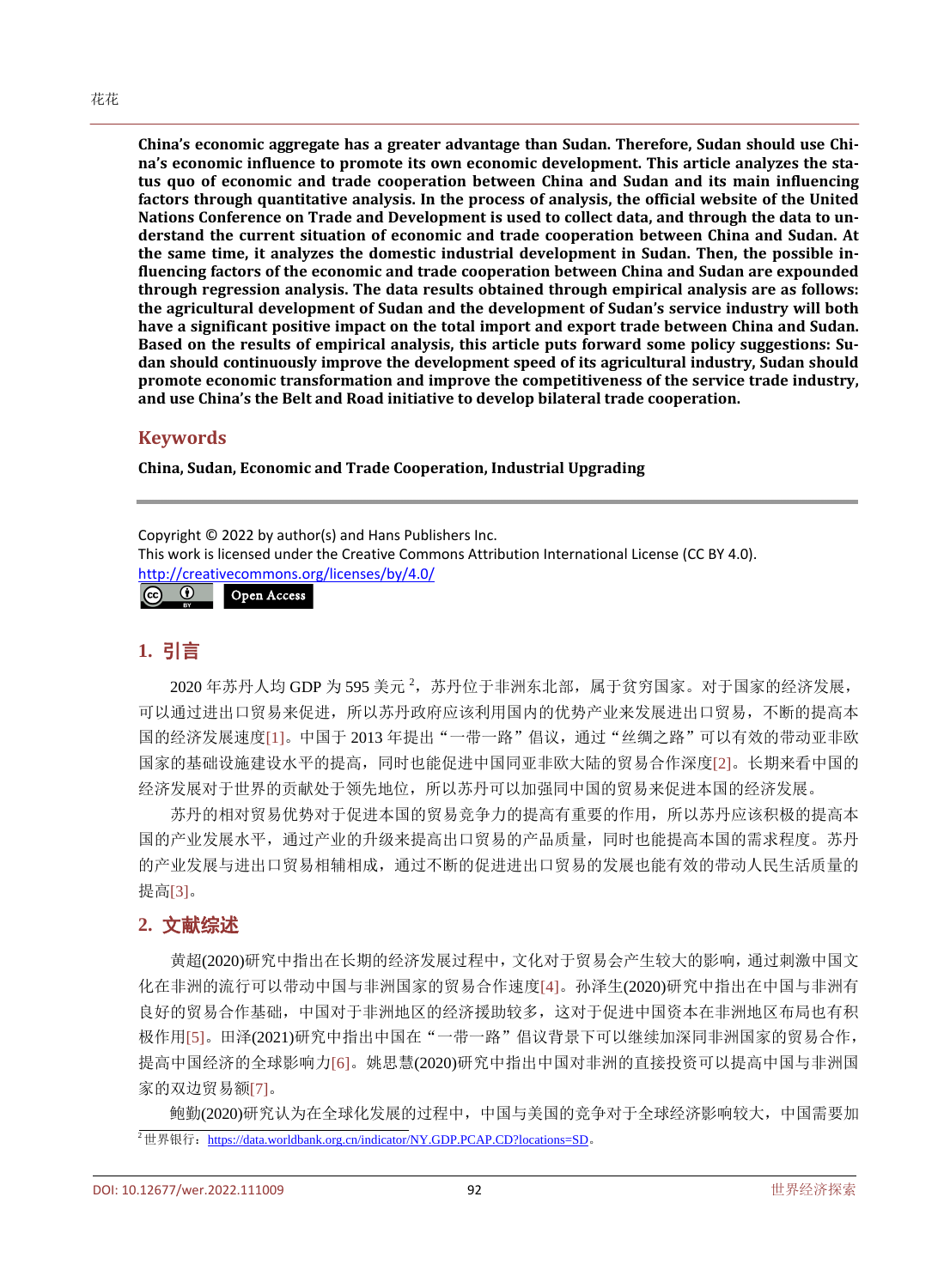强同第三世界国家的合作来提高自身的影响力,同时也需要不断的推动国际合作的环境缓和,通过这样的 方式带动中国与美国竞争过程中的优势[\[8\]](#page-7-7)。Hassan (2015)研究认为苏丹的经济发展相对较为落后,对于贫 穷地区的国家应该不断的提高同中国合作力度,同时可以学习中国的发展体系,通过中国的经验来提高贫 穷国家的经济发展水平[\[9\]](#page-7-8)。Fernandes (2015)研究认为中国的经济发展能在一定程度上促进全球经济的发 展,所以第三世界国家可以保持同中国的良好合作关系,通过进出口贸易来带动产生的升级和发展[\[10\]](#page-7-9)。

Bond (2016)研究认为进出口贸易需要依赖于本国的产业贸易,通过产业的发展来促进出口贸易竞 争力的提高,从而带动宏观的经济发展[\[11\]](#page-7-10)。富贵(1996)研究认为中国与苏丹有一定的贸易合作基础, 通过不断的促进中国与苏丹的政府合作,能有效的带动两国的进出口贸易深度,并提高双边贸易额的 提高[\[12\]](#page-7-11)。

## **3.** 中国与苏丹经贸合作现状

中国与苏丹的进出口贸易可以通过联合国贸易与发展会议官网的数据进行研究,通过这样的方式 能有效的了解近十年中国与苏丹的贸易发展趋势。2012~2020 年中国与苏丹进出口贸易总额发展情况如 [下表](#page-2-0) 1 所示。

| 年份   | 中国向苏丹出口贸易额<br>(亿美元) | 中国向苏丹进口贸易额<br>(亿美元) | 中国与苏丹进出口贸易总额<br>(亿美元) |
|------|---------------------|---------------------|-----------------------|
| 2012 | 21.79               | 15.54               | 37.33                 |
| 2013 | 23.98               | 21.00               | 44.98                 |
| 2014 | 19.29               | 15.21               | 34.50                 |
| 2015 | 23.95               | 7.28                | 31.23                 |
| 2016 | 21.30               | 5.05                | 26.34                 |
| 2017 | 22.22               | 5.91                | 28.13                 |
| 2018 | 18.85               | 6.70                | 25.55                 |
| 2019 | 22.92               | 7.40                | 30.33                 |
| 2020 | 25.12               | 7.66                | 32.78                 |

<span id="page-2-0"></span>**Table 1.** Development of total volume of import and export trade between China and Sudan from 2012 to 2020 表 **1.** 2012~2020 年中国与苏丹进出口贸易总额发展情况

数据来源:UNCTAD。

从[上表](#page-2-0) 1 可以了解到中国向苏丹出口的贸易额发展波动较大,从 2012 年的 21.79 亿美元经过近十年 的发展到 2020 年为 25.12 亿美元,有一定的增长。同时可以分析发现中国向苏丹进口的贸易额从 2012 年的 15.54 亿美元近过近十年的发展到 2020 年为 7.66 亿美元,所以中国向苏丹进口的额度下降的幅度较 大。整体来说中国与苏丹的进出口贸易从 2012 年的 37.33 亿美元经过近十年的发展到 2020 年为 32.78 亿 美元。

中国与苏丹的进出口贸易额可能受到苏丹的国内经济的影响。苏丹属于贫穷国家[\[13\]](#page-7-12),所以国家的农 业产业发展对于经济与贸易影响较大,本文将苏丹的农业增加值占 GDP 的比例、服务贸易额占 GDP 的 比例、人均国民收入三个因素的数据收集进行分析。2012-2020 年苏丹国内产业与经济发展情况如[下表](#page-3-0) [2](#page-3-0) 所示。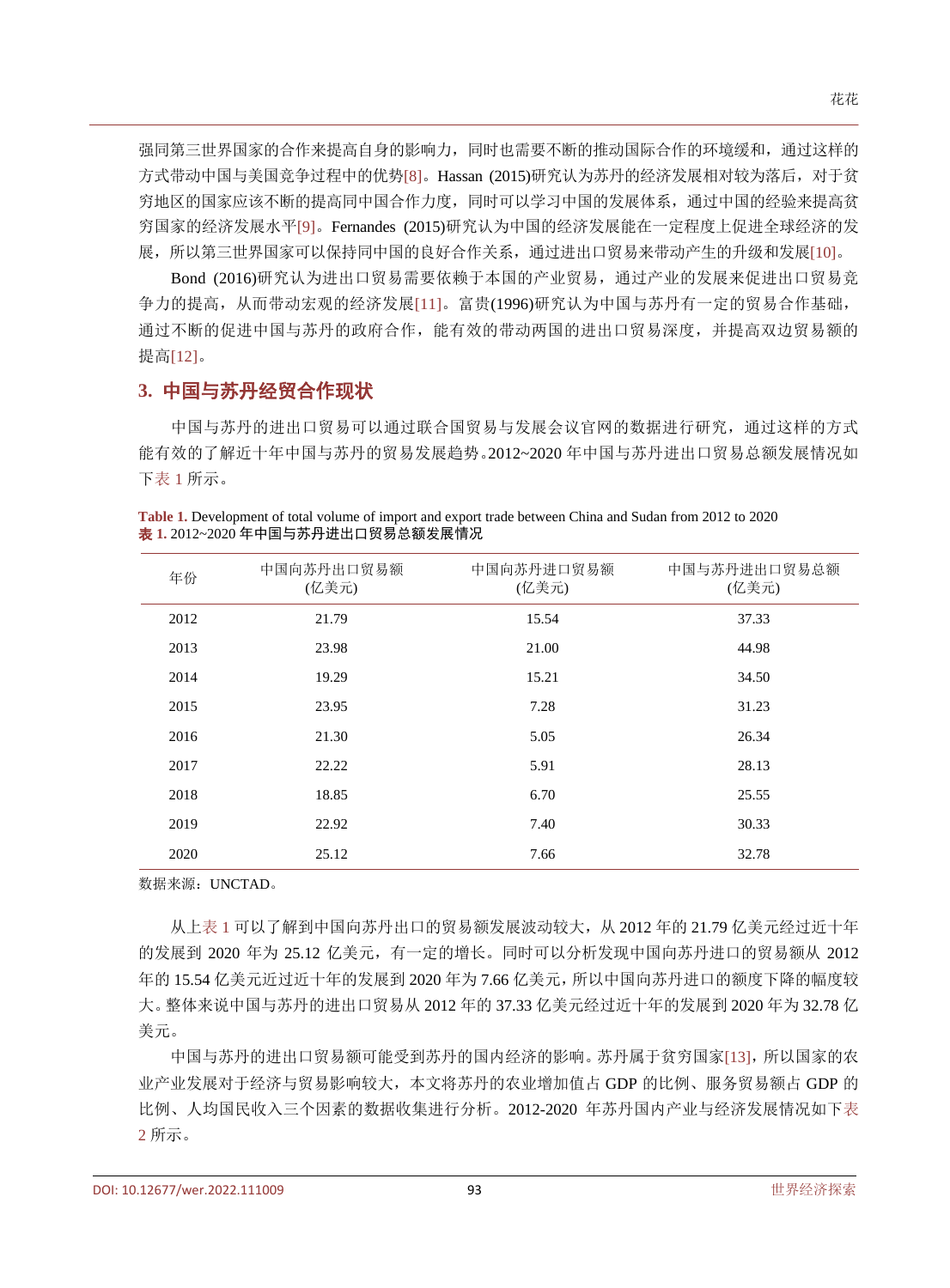| 年份   | 苏丹农业, 增加值<br>(占 GDP 的百分比) | 苏丹服务贸易额<br>(占国民生产总值(GDP)比例) | 苏丹按图表集法衡量的人均国<br>民总收入(GNI) (现价美元) |
|------|---------------------------|-----------------------------|-----------------------------------|
| 2012 | 33.7746242                | 8.41706887                  | 1520                              |
| 2013 | 29.6076365                | 7.64162705                  | 1400                              |
| 2014 | 32.6242708                | 7.35685521                  | 1490                              |
| 2015 | 31.5564513                | 6.41061924                  | 1540                              |
| 2016 | 22.9775814                | 6.99669672                  | 1500                              |
| 2017 | 21.2305403                | 8.1764154                   | 1310                              |
| 2018 | 21.9934732                | 8.66566511                  | 1040                              |
| 2019 | 20.1640153                | 10.6744911                  | 820                               |
| 2020 | 20.3562752                | 13.7303091                  | 650                               |

<span id="page-3-0"></span>

| <b>Table 2.</b> Domestic industrial and economic development of Sudan from 2012 to 2020 |  |
|-----------------------------------------------------------------------------------------|--|
| <b>表 2.</b> 2012~2020 年苏丹国内产业与经济发展情况                                                    |  |

数据来源:世界银行。

从[上表](#page-3-0) 2 的数据来看苏丹的农业增加值占 GDP 的比例从 2012 年的 33.77%下降到 2020 年的 20.36%,下降的幅度较大,同时可以发现苏丹的服务贸易额占 GDP 的比例从 2012 年的 8.42%经过近 十年的发展到 2020 年为 13.73%,有一定幅度的上涨。最后从苏丹的 GNI 数据可以了解到苏丹的收入 发展情况,该数据从 2012 年的 1520 美元经过近十年的发展到 2020 年为 650 美元,下降了 57.24%。 整体来说苏丹在近十年的宏观经济发展有较大的下降的压力,所以不断的促进同中国的合作能有效的 带动本国的产业发展。

## **4.** 中国与苏丹经贸合作可能的影响因素

#### **4.1.** 指标选择与数据选择

#### **4.1.1.** 指标选择

本文通过 2012~2020 年的宏观经济数据分析中国与苏丹的经贸合作的影响因素,在变量选择的过程 中,将中国与苏丹的进出口贸易总额作为因变量进行分析。然后将苏丹农业发展作为自变量进行分析。 最后选择苏丹服务业发展、苏丹人均收入作为控制变量进行分析。本文将通过多元回归模型来分析长期 状态下中国与苏丹的进出口贸易总额的影响情况,具体的变量选择情况如[下表](#page-3-1) 3 所示。

| 变量性质 | 变量名称          | 指标选取                             | 符号    |
|------|---------------|----------------------------------|-------|
| 因变量  | 中国与苏丹的进出口贸易总额 | 中国与苏丹进出口贸易总额(亿美元)                | Y     |
| 白变量  | 苏丹农业发展        | 苏丹农业, 增加值(占 GDP 的百分比)            | $X_1$ |
|      | 苏丹服务业发展       | 苏丹服务贸易额(占国民生产总值(GDP)比例)          | $X_2$ |
| 控制变量 | 苏丹人均收入        | 苏丹按图表集法衡量的人均国民总收入(GNI)<br>(现价美元) | $X_3$ |

<span id="page-3-1"></span>**Table 3.** Selection of variables affecting the total volume of import and export trade between China and Sudan 表 **3.** 中国与苏丹的进出口贸易总额影响的变量选取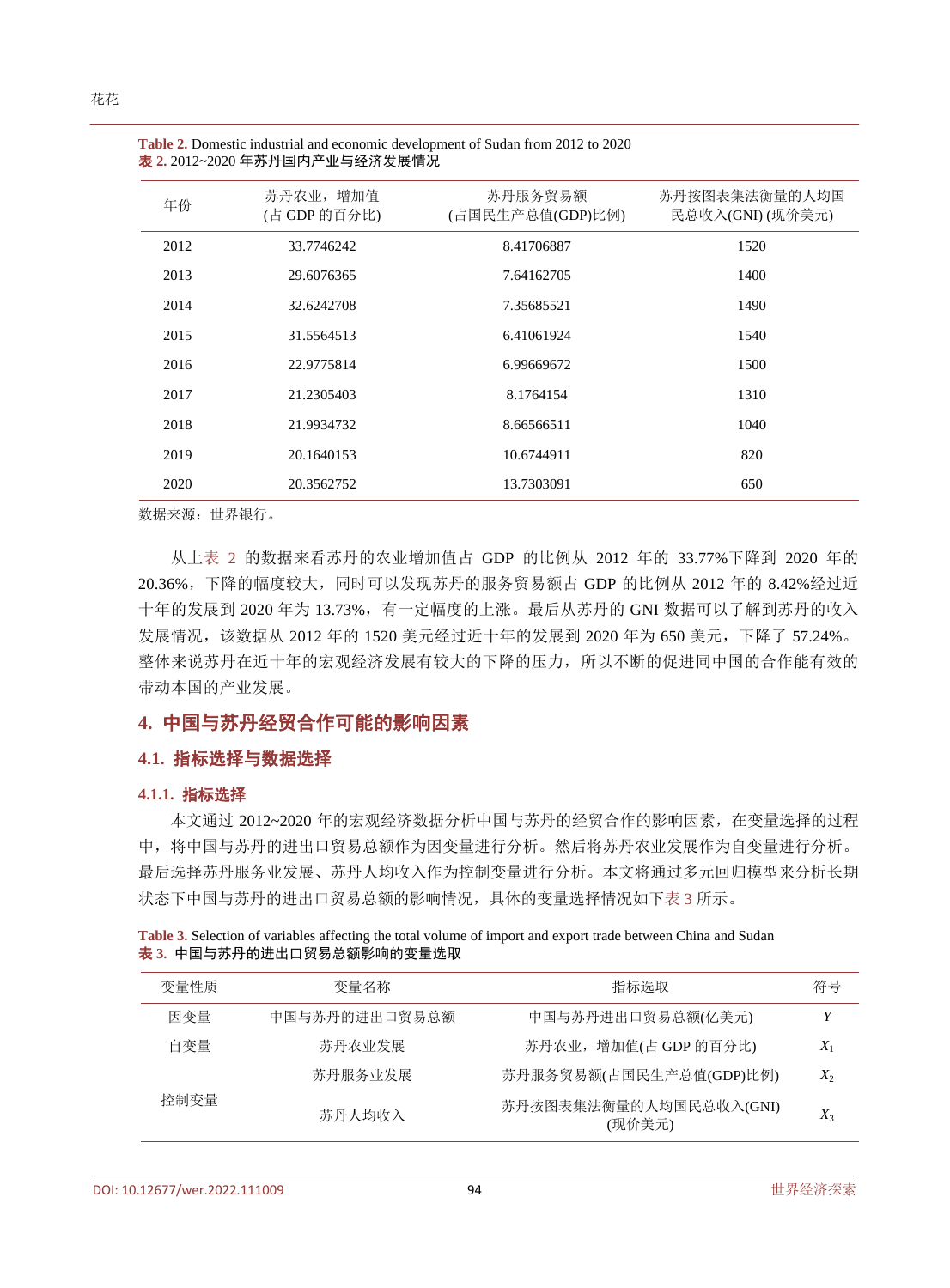#### **4.1.2.** 数据选择

本文针对中国与苏丹的进出口贸易总额的影响进行分析,在数据选择的过程中主要利用联合国会议 贸易与发展官网及世界银行的官方数据进行分析。通过官方的数据进行分析有一定的可靠性,同时也能 有效的分析出不同因素之间的关系。

#### **4.2.** 回归模型的构建

本文基于中国与苏丹的进出口贸易总额、苏丹农业发展、苏丹服务业发展、苏丹人均收入四个变量 之间的关系,得到如下研究模型:

$$
Y = \beta_0 + \beta_1 X_1 + \beta_2 X_2 + \beta_3 X_3 + u_1 \tag{4-1}
$$

在模型中 *Y* 代表中国与苏丹的进出口贸易总额,*X*<sup>1</sup> 代表苏丹农业发展,*X*<sup>2</sup> 代表苏丹服务业发展,*X*<sup>3</sup> 代表苏丹人均收入,通过 SPSS 可以计算出相对应的系数。

#### **4.3.** 平稳性检验

对于时间序列模型来说,分析平稳性具有重要的作用,只有通过平稳性检验才能更好的进行回归模 型的分析。本节的研究基于中国与苏丹双边贸易额的影响因素进行分析,中国与苏丹的进出口贸易总额、 苏丹农业发展、苏丹服务业发展、苏丹人均收入四个变量通过 ADF 检验能了解其平稳性情况。本文通过 Eviews 8 进行 ADF 检验基于 95%的可信度得出平稳性结果,各个变量的平稳性检验结果如[下表](#page-4-0) 4 所示。

#### <span id="page-4-0"></span>**Table 4.** Test results of variable stationarity 表 **4.** 变量平稳性检验结果

|             | ADF 值       | 5%临界值       | P值     | 结论 |
|-------------|-------------|-------------|--------|----|
| D(Y, 2)     | $-9.337742$ | $-3.519595$ | 0.0004 | 平稳 |
| $D(X_1, 2)$ | $-13.08330$ | $-3.694851$ | 0.0002 | 平稳 |
| $D(X_2, 2)$ | $-3.777972$ | $-3.694851$ | 0.0463 | 平稳 |
| $D(X_3, 2)$ | $-3.832287$ | $-3.519595$ | 0.0359 | 平稳 |

从上表的数据可以发现中国与苏丹的进出口贸易总额(*Y*)、苏丹农业发展(*X*1)、苏丹服务业发展(*X*2)、 苏丹人均收入(*X*3)四个变量的数据都是二阶平稳的,可以进一步进行协整检验分析。

#### **4.4.** 协整检验

通过协整检验能有效的分析中国与苏丹的进出口贸易总额、苏丹农业发展、苏丹服务业发展、苏丹 人均收入四个变量的协整性,协整检验的结果得到如[下表](#page-4-1) 5 所示:

| 原假设           | 特征根      | 迹统计量值    | P值       | 结论     |
|---------------|----------|----------|----------|--------|
| None*         | 0.724265 | 52.64995 | 47.85613 | 0.0166 |
| At most 1     | 0.534642 | 29.46027 | 29.79707 | 0.0546 |
| At most $2^*$ | 0.485608 | 15.69121 | 15.49471 | 0.0467 |
| At most 3     | 0.186952 | 3.725368 | 3.841466 | 0.0536 |

<span id="page-4-1"></span>**Table 5.** Cointegration test results 表 **5.** 协整检验结果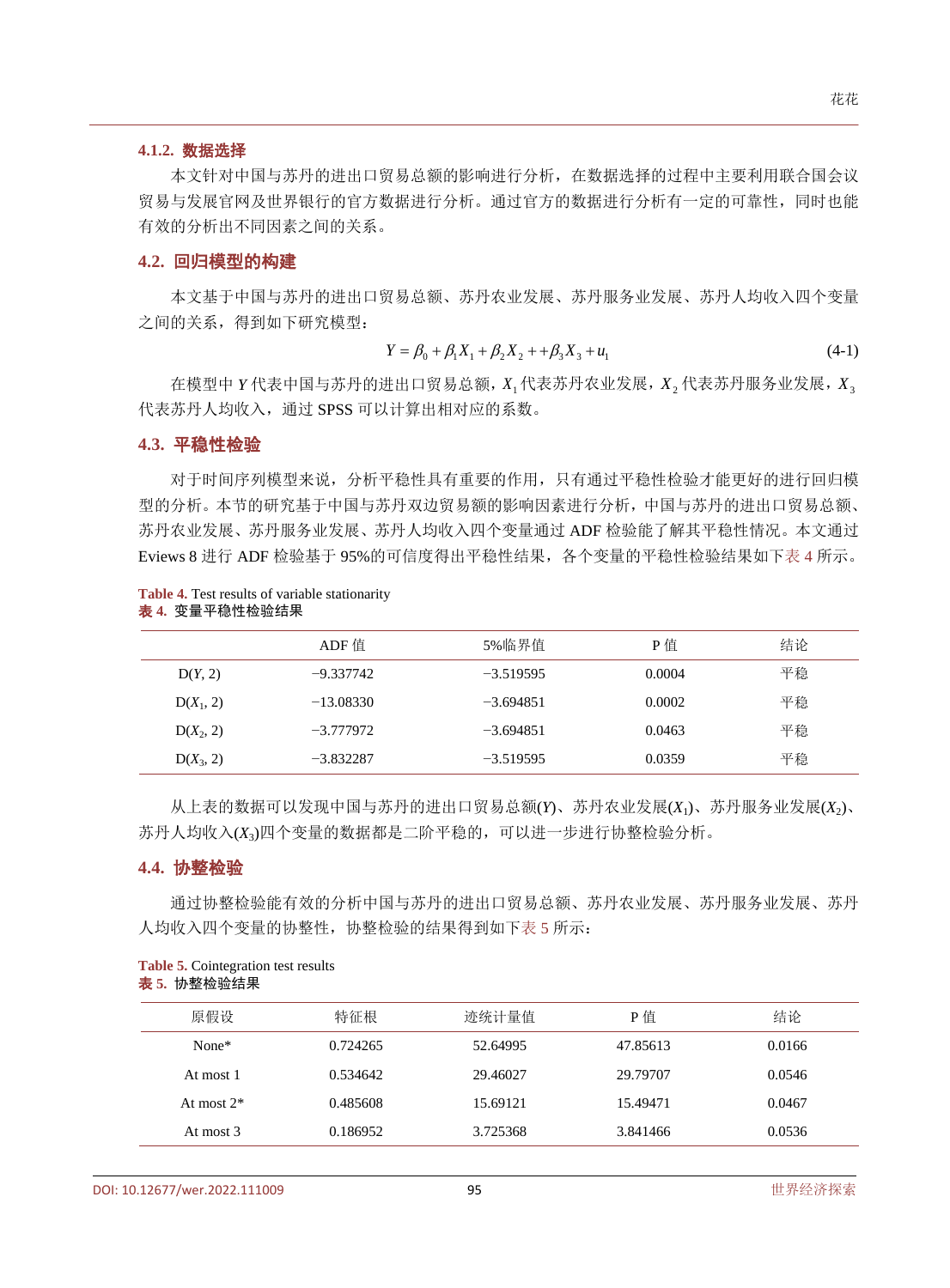从上表的协整检验的数据可以看出变量之间存在 2 个协整关系。

#### **4.5.** 回归分析结果分析

利用 SPSS 软件通过对 2012~2020 的样本数据的导入可以得到如下的结果:[下表](#page-5-0) 6 是自变量和因变 量之间的回归分析,通过回归分析的系数和显著性可以得出自变量和因变量之间的关系。

<span id="page-5-0"></span>**Table 6.** Regression analysis results of influencing factors of economic and trade cooperation between China and Sudan 表 **6.** 中国苏丹经济贸易合作影响因素的回归分析结果

|           | 回归系数                         | <b>VIF</b>               |
|-----------|------------------------------|--------------------------|
| 常数        | $-2.657(-0.069)$             | $\overline{\phantom{a}}$ |
| 苏丹农业发展    | 1.259(0.522)                 | 8.131                    |
| 苏丹服务业发展   | 0.924(1.628)                 | 2.900                    |
| 苏丹人均收入    | 0.035(0.002)                 | 12.544                   |
| 样本量       | 9                            |                          |
| $R^2$     | 0.506                        |                          |
| 调整 R2     | 0.210                        |                          |
| $F \n  f$ | $F(3, 5) = 1.710, p = 0.280$ |                          |

注: 因变量: 中国与苏丹的进出口贸易总额; D-W 值: 2.516; \*p<0.05, \*\*p<0.01; 括号里面为 t 值。

从上表可以得到中国与苏丹经济贸易合作影响因素的发展情况,整体来说回归系数的显著程度不高, 同时苏丹人均收入的 VIF 较大,所以可能存在多重共线性。通过多重共线性检验可以将苏丹人均收入剔 除进行回归分析得出结果如[下表](#page-5-1) 7:

<span id="page-5-1"></span>**Table 7.** Regression analysis results after adjustment 表 **7.** 调整后的回归分析结果

|         | 回归系数                          | <b>VIF</b>      |
|---------|-------------------------------|-----------------|
| 常数      | $-2.598(-0.408)$              | $\qquad \qquad$ |
| 苏丹农业发展  | $1.255$ ** (3.987)            | 1.505           |
| 苏丹服务业发展 | $0.924$ <sup>**</sup> (4.052) | 1.505           |
| 样本量     | 9                             |                 |
| $R^2$   | 0.506                         |                 |
| 调整 R2   | 0.342                         |                 |
| $F$ 值   | $F(2, 6) = 14.514, p = 0.005$ |                 |

注: 因变量: 中国与苏丹的进出口贸易总额; D-W 值: 2.515; \*p<0.05, \*\*p<0.01; 括号里面为 t 值。

从上表可知,将苏丹农业发展,苏丹服务业发展作为自变量进行 OLS 回归分析,并且使用 Robust 稳健标准误回归方法进行研究,从上表可以看出,模型 R 方值为 0.506,意味着苏丹农业发展,苏丹服务 业发展可以解释中国与苏丹的进出口贸易总额的 50.64%变化原因。对模型进行 F 检验时发现模型通过 F 检验(F = 14.514, p = 0.005 < 0.05),也即说明苏丹农业发展,苏丹服务业发展至少一项会对中国与苏丹的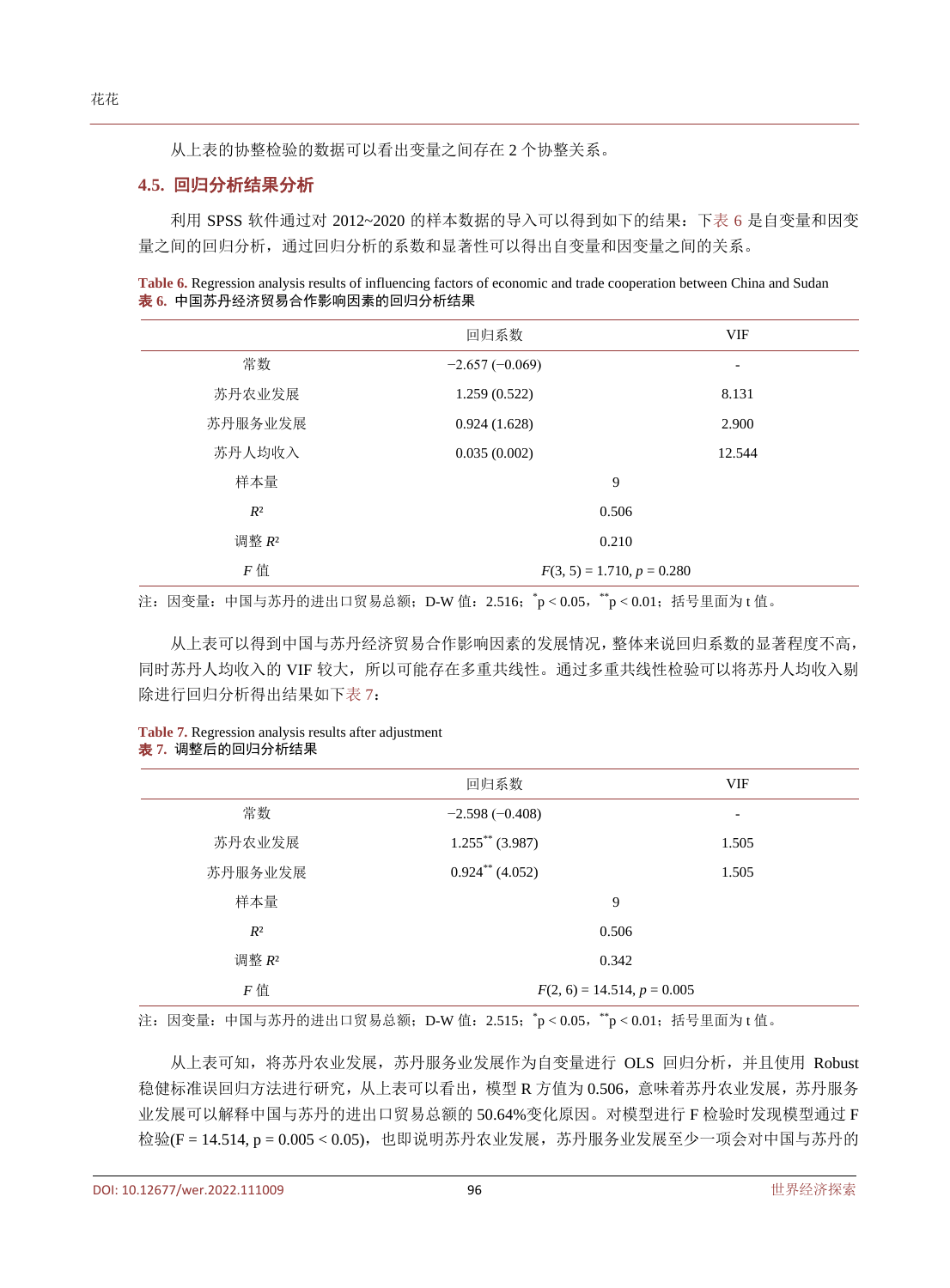$Y = -2.598 + 1.255X_1 + 0.924X_2 + u_1$ 

最终具体分析可知:

苏丹农业发展的回归系数值为 1.255, 并且呈现出 0.01 水平显著性(t = 3.987, p = 0.000 < 0.01), 意味 着苏丹农业发展会对中国与苏丹的进出口贸易总额产生显著的正向影响关系。苏丹服务业发展的回归系 数值为 0.924,并且呈现出 0.01 水平显著性(t = 4.052, p = 0.000 < 0.01),意味着苏丹服务业发展会对中国 与苏丹的进出口贸易总额产生显著的正向影响关系。

总结分析可知:苏丹农业发展,苏丹服务业发展全部均会对中国与苏丹的进出口贸易总额产生显著 的正向影响关系。

## **5.** 中国与苏丹经贸合作的政策建议

#### **5.1.** 苏丹不断的提高自身的农业产业发展速度

苏丹的农业产业发展可以有效的提高中国与苏丹的贸易合作水平,通过这样的发展方式不仅能带动 苏丹本国的农产品发展,提高当地的人民生活水平同时也能有效的促进出口贸易竞争力的提高[\[14\]](#page-7-13)。

苏丹的经济发展在一定的程度上需要通过外贸行业的发展来促进,所以苏丹政府不同的提高农业发 展水平是重要的课题[\[15\]](#page-7-14)。由于苏丹的宏观经济发展相对较差,所以苏丹可以利用购买外国高质量的种子 来发展农业,或者引进机械化生产的技术来提高苏丹的农产品行业的发展水平。

#### **5.2.** 苏丹促进经济转型提高服务贸易产业竞争力

苏丹服务产业的竞争力提高能有效的带动同中国的双边贸易合作水平的提高,所以苏丹政府应该积 极的促进本国的产业升级,通过高附加值的产业贸易来带动外贸产业的发展,这对于当地的社会稳定与 发展也有重要的意义[\[16\]](#page-7-15)。

在经济发展的过程中,苏丹的经济转型能有效的提高国家的经济发展水平,同时提高人民的生活质 量[\[17\]](#page-7-16)。苏丹位于非洲可以利用当地的优势旅游资源来发展旅游,这样能有效的基于国际贸易优势来出口 服务贸易。苏丹政府应该对当地的自然旅游景观进行规划和保护,通过积极的方式来促进国家的经济转 型[\[18\]](#page-7-17)。

#### **5.3.** 利用中国"一带一路"倡议来发展双边贸易合作

中国的"一带一路"倡议对于苏丹来说属于较好的机遇,通过促进中国在苏丹的基础设施投资能更 好的带动当地的营商环境发展,这对于苏丹的经济发展也有积极的作用。长期状态下中国的经济发展能 有效的带动全球经济的发展,苏丹也需要借助中国快速发展的经济和较大市场需求,通过这样的方式来 带动苏丹脱离贫困。

中国的"一带一路"倡议也能有效的带动中国同不同的国家合作,中国的经济保持较高的增长速度 对于合作的国家来说也有积极的作用。长期来说苏丹需要通过经济大国保持更加深入的合作,通过这样 的方式来促进发展。

## **6.** 总结

苏丹的经济发展有一定的劣势,通过提高同中国的经济贸易合作可以在一定程度上提高当地的经济 发展速度,同时提高人民的生活质量。苏丹作为贫穷国家,主要利用农业产业发展经济,所以政府应该 不断的提高产业升级的效率,同时提高农业产业的国际竞争力。